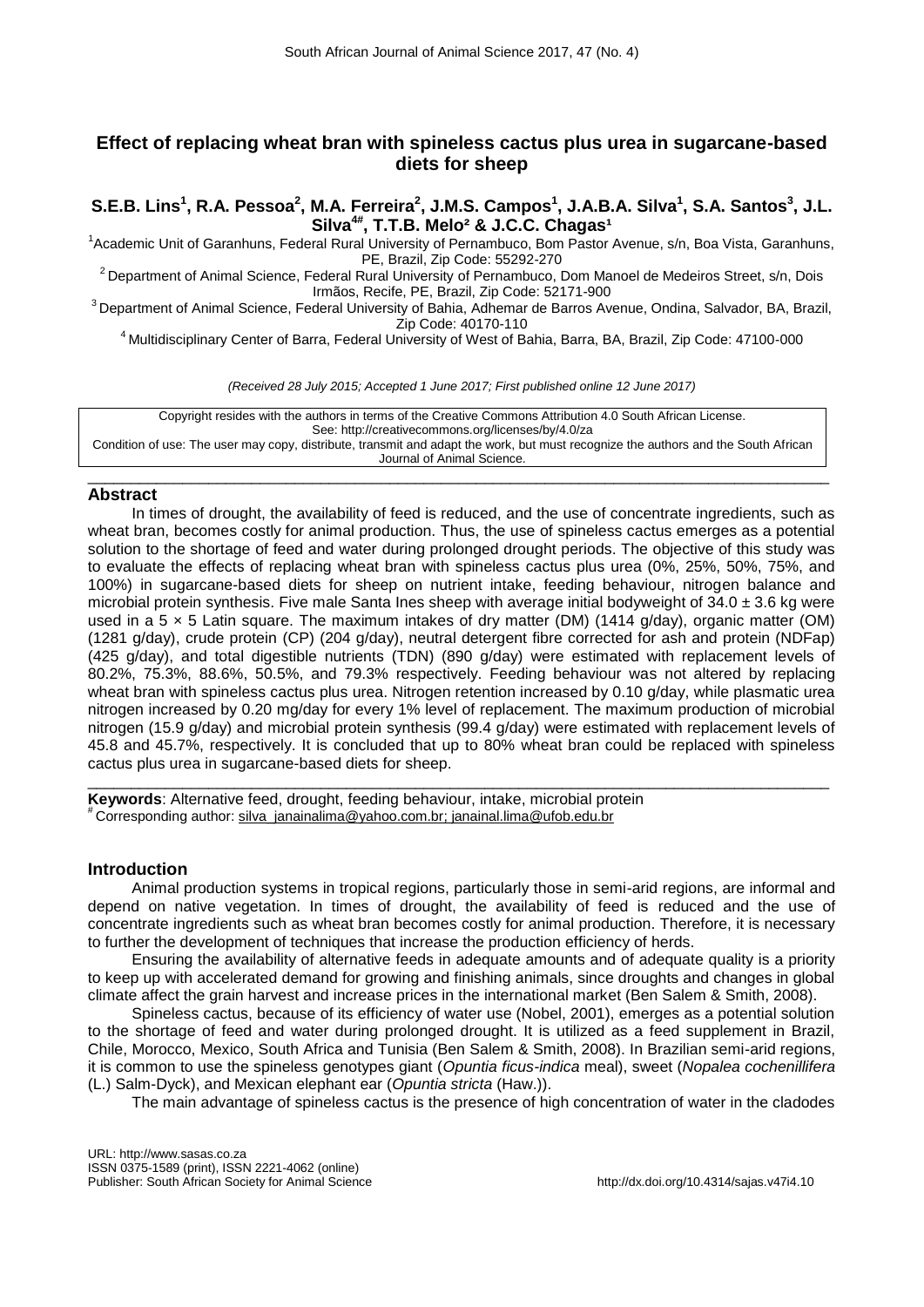(850–900 g/kg) (Nefzaoui & Ben Salem, 2002), which contributes to the hydration of animals. Moreover, it is rich in rapid rumen fermentation carbohydrates (640–710 g/kg of dry matter (DM)) (Nefzaoui & Ben Salem, 2002) and has higher DM digestibility (750 g/kg) (Ferreira *et al*., 2011). Its neutral detergent fibre content (NDF) 170–280 g/kg DM), and CP content (25–60 g/kg DM) (Nefzaoui & Ben Salem, 2002), however, are relatively low, which suggests the presence of an association between roughage with effective fibre and the supply of rumen degradable protein to optimize microbial protein synthesis (NRC, 2001).

When the aim is to potentiate rumen microbial protein synthesis with the use of urea, evaluation of the nitrogen balance is an important tool, because it can help to determine the efficiency of the use of nitrogen by ruminants and its losses in the environment. According to Bastos *et al.* (2014), feeding conditions and characteristics of feed can alter feeding behaviour owing to interactions among the nutrients of diets and increase microbial efficiency.

In the literature, few studies evaluate the replacement of wheat bran with spineless cactus in the diets of sheep. In heifers, Monteiro *et al.* (2014) reported that it was practical to replace wheat bran with spineless cactus containing urea up to 66% DM in sugar cane-based diets. This could contribute to reducing the costs of concentrate feeds. It is hypothesized that spineless cactus, which is high in non-fibre carbohydrates, could replace wheat bran in supplementation strategies in sheep production systems. Del Razo *et al.* (2015) suggest that cladodes of spineless cactus could be fed to ruminants in the place of lucerne and oat hays without compromising the performance of the animals. The focus should now be on the formulation of spineless cactus production diets with a high energy content to be used in feedlots. Supplementing additional protein and energy feed sources would probably improve animal performance (Einkamerer *et al*., 2009).

Therefore, the purpose of this study was to evaluate the effects of replacing wheat bran with spineless cactus plus urea in sugarcane-based diets for sheep on nutrient intake, feeding behaviour, nitrogen balance, and microbial protein synthesis.

#### **Materials and Methods**

The experiment was conducted at the Laboratory of Feed Evaluation for Small Ruminants II in the Department of Animal Science of the Federal Rural University of Pernambuco, Recife, PE, Brazil.

The ingredients used in the diets were sugarcane (*Saccharum officinarum* L.), ground corn, wheat bran, and spineless cactus (*Nopalea cochenillifera* Salm-Dyck) (Table 1). The sugarcane was chopped to particles about 1 cm. Dietary treatments consisted of a control diet with wheat bran and without spineless cactus, and four diets with spineless cactus replacing 25%, 50%, 75%, and 100% wheat bran, respectively (Table 2). Spineless cactus was chopped daily and thoroughly mixed with the other ingredients prior to feeding. Urea and ammonium sulfate were added to the diets to adjust the CP of the spineless cactus. Diets were offered as total mixed rations twice daily in two equal meals at 8h00 and 16h00 for *ad libitum* intake, and the amounts fed and refused were recorded daily, maintained at about 13% orts. The orts were sampled, placed in labelled bags, and stored in the freezer for later analysis.

|                                         | Ingredients      |                       |      |                         |  |  |  |  |
|-----------------------------------------|------------------|-----------------------|------|-------------------------|--|--|--|--|
| <b>Item</b>                             | <b>Sugarcane</b> | Wheat<br>Corn<br>bran |      | <b>Spineless cactus</b> |  |  |  |  |
| Dry matter                              | 275              | 888                   | 908  | 99.1                    |  |  |  |  |
| Organic matter                          | 968              | 983                   | 891  | 851                     |  |  |  |  |
| Crude protein                           | 24.0             | 88.7                  | 159  | 51.0                    |  |  |  |  |
| Ether extract                           | 9.10             | 46.0                  | 50.3 | 13.5                    |  |  |  |  |
| Neutral detergent fibre ap <sup>1</sup> | 440              | 190                   | 434  | 232                     |  |  |  |  |
| Non-fibre carbohydrates                 | 495              | 658                   | 247  | 555                     |  |  |  |  |
| $\overline{1}$<br>$\sim$ $\sim$<br>.    |                  |                       |      |                         |  |  |  |  |

**Table 1** Chemical composition of sugarcane, corn, wheat bran and spineless cactus used in the experimental diets (on a dry matter basis, g/kg)

<sup>1</sup>Corrected for ash and protein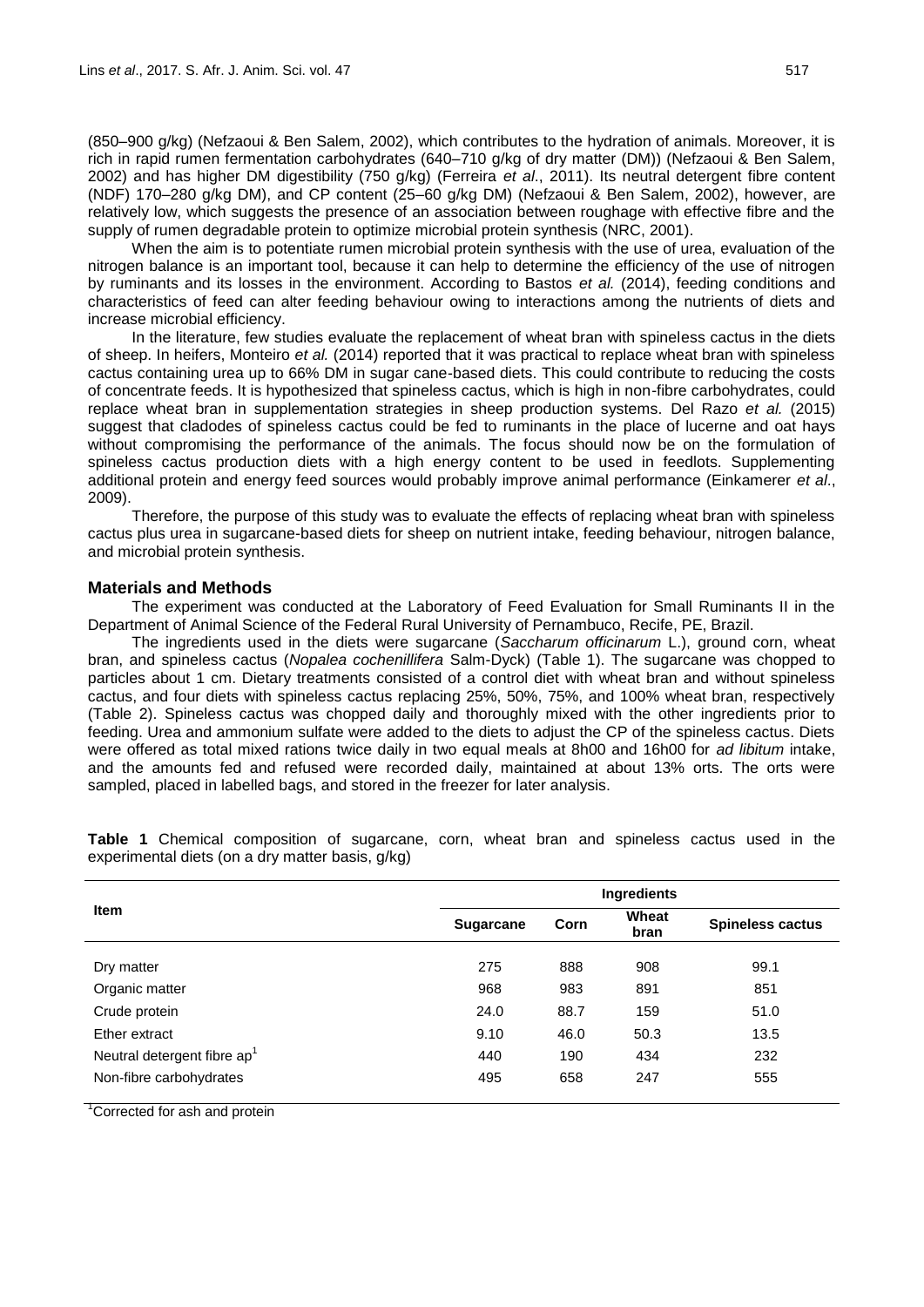The management and care of animals were performed in accordance with the guidelines and recommendations of the Committee of Ethics on Animal Studies at the Federal Rural University of Pernambuco (UFRPE), PE, Brazil. Five non-castrated male Santa Ines sheep  $(34.0 \pm 3.6 \text{ kg}$  bodyweight), cannulated in the rumen, were used in a 5 x 5 Latin square experiment. Each period lasted 15 days, with the first eight days for diet adaptation (Storry & Sutton, 1969; Menezes *et al*., 2011), followed by seven days for data collection. Sheep were housed in individual pens with wooden floors and had free access to water.

|                                         | <b>Replacement levels (% DM)</b> |      |      |      |             |  |  |
|-----------------------------------------|----------------------------------|------|------|------|-------------|--|--|
|                                         | $\mathbf 0$                      | 25   | 50   | 75   | 100         |  |  |
| Ingredients (g/kg)                      |                                  |      |      |      |             |  |  |
| Sugarcane                               | 369                              | 369  | 373  | 375  | 377         |  |  |
| Corn                                    | 79.3                             | 79.9 | 80.6 | 80.8 | 80.8        |  |  |
| Wheat bran                              | 529                              | 396  | 262  | 127  | $\mathbf 0$ |  |  |
| Spineless cactus                        | $\mathbf 0$                      | 125  | 249  | 375  | 492         |  |  |
| Urea/AS <sup>1</sup>                    | 13.4                             | 19.3 | 26.3 | 32.4 | 39.4        |  |  |
| Mineral                                 | 7.28                             | 7.33 | 7.38 | 7.41 | 7.40        |  |  |
| Sodium chloride                         | 2.36                             | 2.41 | 2.46 | 2.46 | 2.49        |  |  |
| Chemical composition (g/kg on DM basis) |                                  |      |      |      |             |  |  |
| Dry matter                              | 490                              | 314  | 232  | 184  | 154         |  |  |
| Organic matter                          | 943                              | 932  | 923  | 913  | 903         |  |  |
| Crude protein                           | 136                              | 137  | 140  | 141  | 146         |  |  |
| Ether extract                           | 30.4                             | 26.3 | 22.1 | 17.8 | 13.8        |  |  |
| NDFap <sup>2</sup>                      | 407                              | 379  | 351  | 323  | 296         |  |  |
| iNDF <sup>3</sup>                       | 160                              | 189  | 201  | 199  | 180         |  |  |
| Non-fibre carbohydrates                 | 392                              | 422  | 453  | 484  | 513         |  |  |

**Table 2** Proportion of ingredients and chemical composition of the diets with spineless cactus replacing 0%, 25%, 50%, 75%, and 100% wheat bran

 $19$  parts of urea and 1 part of ammonium sulphate (AS). <sup>2</sup>NDFap: neutral detergent fibre corrected for protein and ash.  $3$ iNDF: indigestible neutral detergent fibre

DM: dry matter

The faecal DM output was estimated using the total collection of faeces, which was performed from the first to the third day of each collection period. The collection bags were coupled to animals, and the samples were collected over 24 hours and kept frozen.

At the end of each experimental period, the feed samples, orts and faeces were thawed and subjected to pre-drying at 60 °C for 72 hours, and were then ground in a Wiley-type knife mill with a 1 mm mesh. Composite samples were saved for each animal on a dry weight basis from each period. Four hours after the diet was consumed on the 11th day of each experimental period, blood was collected by jugular vein puncture in a test tube containing a separation gel with a coagulant activator (SST II Advance, BD Vacutainer, Brazil). These samples were stored at −15 °C for later urea analyses. Plasmatic urea nitrogen (PUN) was analysed with a commercial kit, Doles® , and a colorimetric method in the semi-automatic biochemical analyzer D-250 Doles® .

Feeding behaviour of all sheep was observed every 5 minutes for 24 hours, starting immediately after the morning feeding, totalling 72 hours of observation (three days of observation in each period). The activity of each sheep was recorded as feeding, ruminating, and resting. Each observation was assumed to last 5 minutes, which was the interval between observations. A meal was defined as at least one observation of feeding activity occurring after at least 20 minutes without feeding activity. This is based on the definition of feeding used by Wangsness *et al.* (1976), who defined a meal as at least one minute of eating activity after at least 20 minutes without eating. A period of rumination was defined as at least 5 minutes of rumination occurring after at least 5 minutes without ruminating activity. The feeding and rumination efficiencies (g/h) of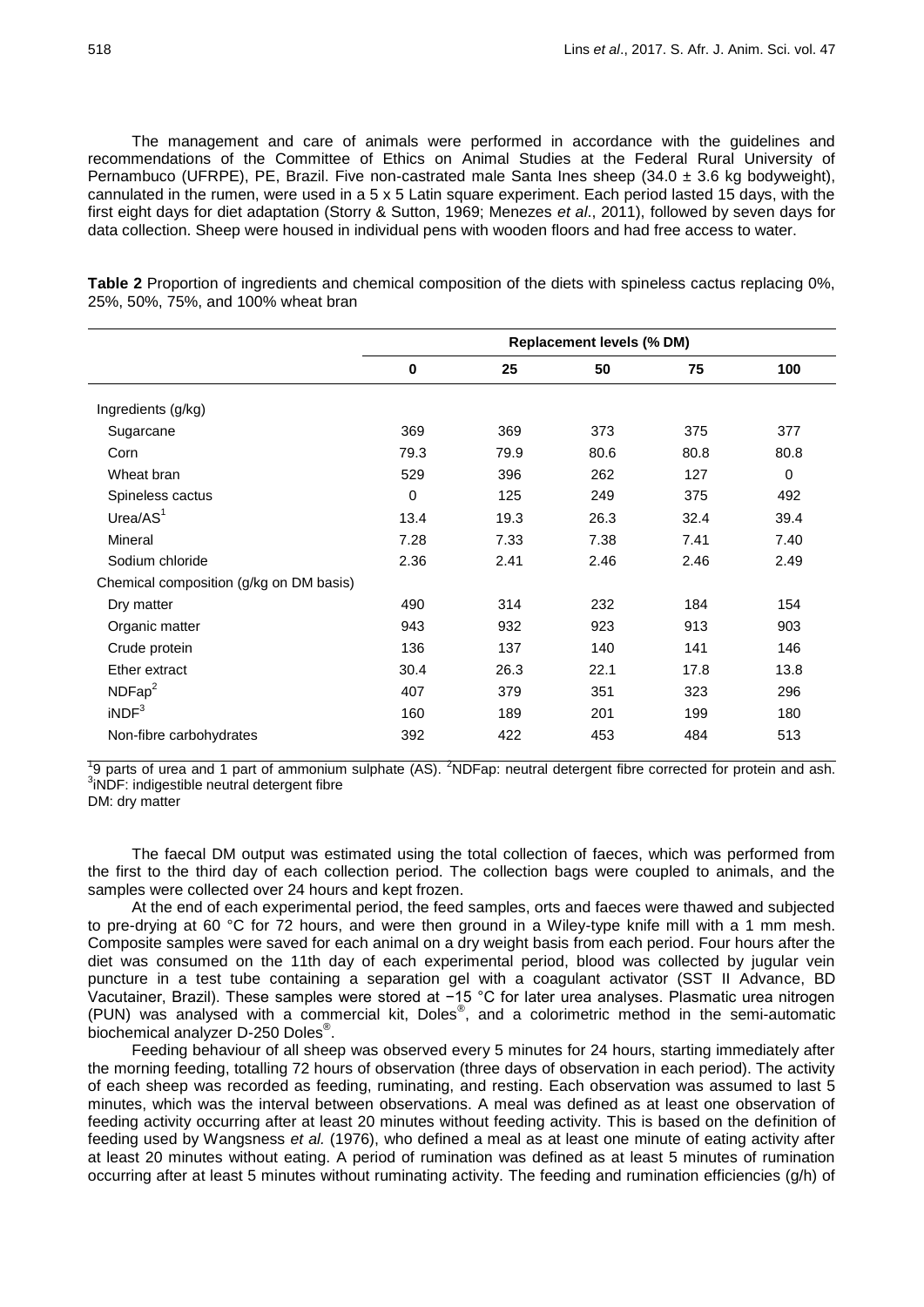DM and NDF were determined and adapted the methodology proposed by Bürger *et al*. (2000), dividing the intake of each of these nutrients by the total feeding time (feed efficiency) and rumination time (rumination efficiency).

The DM, OM, and CP analyses were performed according to the AOAC (1990) (method number 934.01 for DM, 930.05 for OM, and 981.10 for CP). Ether extract (EE) was analyzed by Soxhlet extraction with petroleum ether, according to the AOAC (1990), method number 920.39. The concentration of neutral detergent fibre was assayed with a heat-stable amylase and corrected for ash and nitrogenous compounds (NDFap) by using techniques described by Mertens (2002), with corrections for a protein according to Licitra *et al.* (1996) and thermostable alpha-amylase added. Non-fibre carbohydrates (NFC) were calculated according to Hall (2000):

NFC (g/kg) = 1000 -  $[(CP-$ urea derived CP + urea) + NDFap + EE + ash

Where:  $CP = \text{crude protein}$ 

NDFap = neutral detergent fibre corrected for ash and protein  $EE =$ ether extract.

The total digestible nutrients (TDN) were determined according to Weiss (1999): TDN =  $CP_d$  + NFC<sub>d</sub> + NDF<sub>d</sub> + EE<sub>d</sub> × 2.25 (subscript means digestible). N retention (N balance, g/day) was calculated by the formula:  $NR = N_{\text{inq}} - N_{\text{urinary}} - N_{\text{fecal}}$ 

Where:  $NR = nitrogen$  retention (g)

 $N_{\text{inq}}$  = nitrogen ingested (g)  $N_{\text{urinary}}$  = nitrogen excreted in the urine (g)  $N_{\text{fecal}}$  = nitrogen excreted in the faeces (g) N absorbed =  $N_{\text{ingested}} - N_{\text{fecal}}$ .

The amount of absorbed microbial purines (X, mmol/day) was estimated based on the urinary excretion of purine derivatives (Y, mmol/day), by using the equation proposed by Chen & Gomes (1992) for sheep:

 $Y = 0.84X + (0.150 \text{ BW}^{0.75} \text{e}^{-0.25X}),$ 

Where: Y is the excretion of purine derivatives (mmol/day)

X corresponds to the absorbed microbial purines (mmol/day

 $BW^{0.75}$  corresponds to the body weight raised to the 0.75 power (metabolic weight)

The intestinal flow of microbial N (g MN/d) was estimated based on the amount of purines that were absorbed (X mmol/day), according to the equation of Chen & Gomes (1992): MN (g/d) = X (mmol/day)  $\times$ 70/0.116 × 0.831000 = 0.727*X*, assuming a digestibility of 0.83 for microbial purines, a ratio of 0.116 for purine N:total N, and a N content of purines of 70 mg N/mmol.

The data were analyzed according to a  $5 \cdot 5$  Latin square design, using the PROC GLM and PROC REG procedure of Statistics Analysis System (SAS, 2013) according to the following model:

 $Y_{ijkl} = \mu + D_i + a_j + p_k + \varepsilon_{ijkl}$ 

where: u is the general constant

*D*i the fixed effect of diet I

*a*j is the random effect of animal j

 $p_k$  is t random effect of the experimental period k

*ɛ*ijkl is the unobservable random error

After analysis of variance, the significance of the linear and quadratic effects of the replacement of the total of wheat bran in the basal diet by spineless cactus was evaluated. A significance value of 0.05 was adopted as the critical value of the probability of type I error to determine the effects of replacing wheat bran with spineless cactus on nutrient intake, feeding behaviour, nitrogen balance, and microbial protein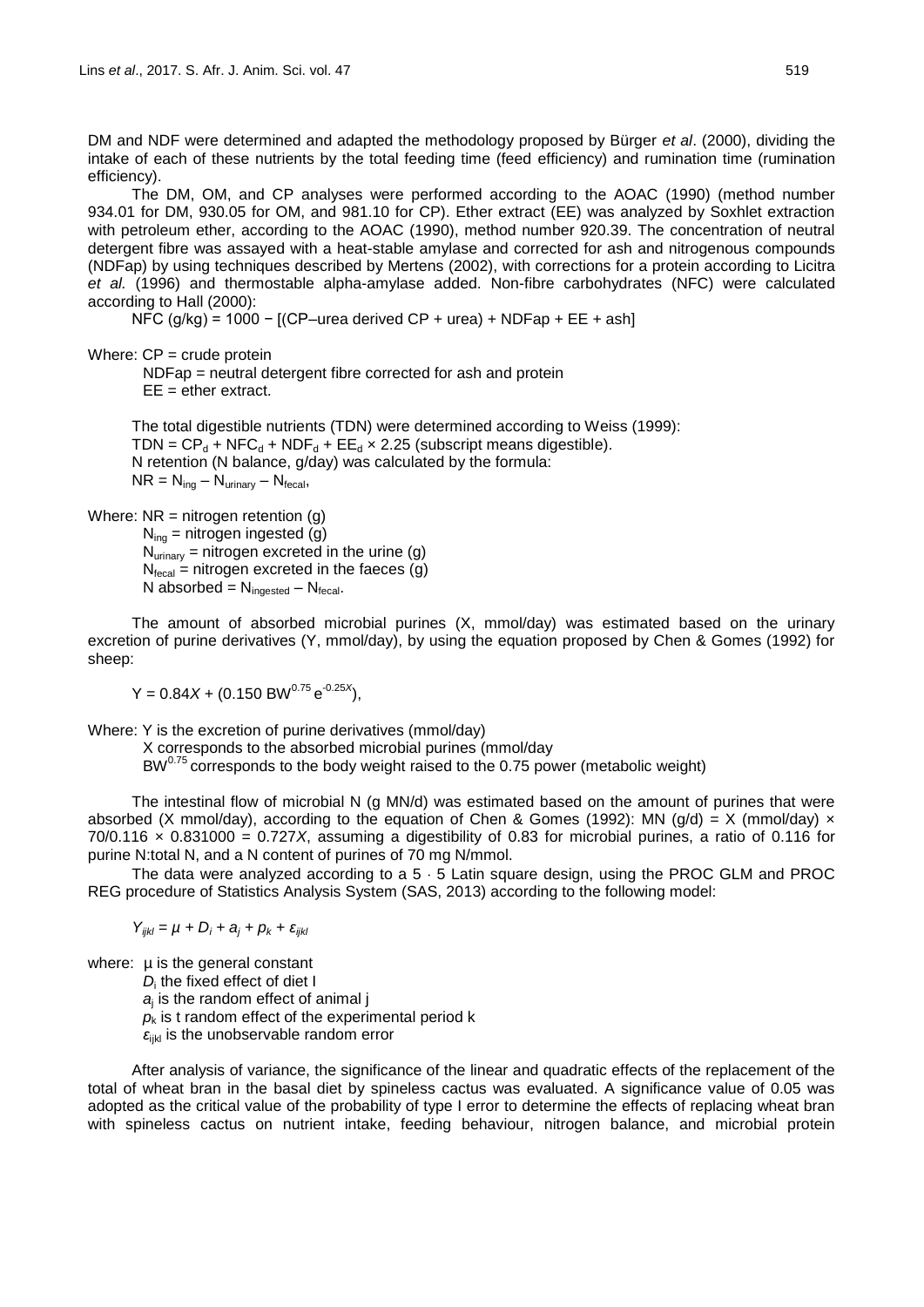synthesis.

## **Results and Discussion**

The nutrient intake demonstrated a quadratic effect (*P* <0.05) (Table 3). For DM, the maximum intakes of 1414 g/day and 41.4 g/100 g body weight were estimated with 80.2 and 80.3% replacements of wheat bran with spineless cactus plus urea, respectively. The same trends (*P* <0.05) were observed for intakes of OM (1281 g/day), CP (204 g/day), and total digestible nutrients (890 g/day), estimated with 75.3, 88.6, and 79.3% replacements of wheat bran, respectively.

**Table 3** Intake of nutrients in sheep fed diets containing various replacement levels of wheat bran with spineless cactus

| <b>Item</b>                     |      | <b>Replacement levels (% DM)</b> |      |      |      |            |         |
|---------------------------------|------|----------------------------------|------|------|------|------------|---------|
|                                 | 0    | 25                               | 50   | 75   | 100  | <b>SEM</b> | P value |
| Intake $(g/day)$                |      |                                  |      |      |      |            |         |
| Dry matter                      | 949  | 1170                             | 1348 | 1426 | 1376 | 99.5       | 0.013   |
| Organic matter                  | 896  | 1091                             | 1243 | 1303 | 1246 | 91.7       | 0.012   |
| Crude protein                   | 124  | 158                              | 190  | 204  | 202  | 14.1       | 0.008   |
| NDFap                           | 380  | 406                              | 429  | 415  | 377  | 33.5       | 0.045   |
| Non-fibre carbohydrates         | 363  | 497                              | 595  | 658  | 649  | 44.5       | 0.009   |
| Total digestible nutrients      | 599  | 715                              | 866  | 898  | 861  | 69.9       | 0.007   |
| Intake (g/100 g of body weight) |      |                                  |      |      |      |            |         |
| Dry matter                      | 27.5 | 34.0                             | 39.3 | 41.9 | 39.9 | 2.72       | 0.015   |
| Neutral detergent fibre         | 11.0 | 11.8                             | 12.5 | 12.2 | 10.9 | 0.95       | 0.043   |

SEM: standard error of mean

<sup>1</sup>NDFap: neutral detergent fibre corrected for ash and protein

The nutrient intake increase could be explained by the increase in the contents of the NFC of the diets, probably because of the better digestibility of the spineless cactus. There was an increase of nutrient intake up to replacement levels close to 80%. The positive effect on the intake with the inclusion of spineless cactus at levels up to 52% of DM, despite the increased NFC contents, is justified by the better rumen equilibrium, which is supported by the presence of effective fibre from the sugarcane, helping to maintain microbial activities.

The presence of an excessive amount of urea in the diets, as proven by the increase in plasmatic urea nitrogen, affected not only the palatability of the diet, but also the rumen fermentation. The energy that was released through the fermentation of NFC was probably not enough for the assimilation of a high amount of readily available non-protein nitrogen (NPN) by rumen microorganisms.

According to Mertens (1987), animals consume feed until they achieve the maximum capacity of intake, which is a function of the characteristics of the diet. Thus, another hypothesis regarding the quadratic effect of nutrient intake is the physical limitation of voluntary intake caused by rumen filling owing to the high NDF content of sugarcane (Oliveira *et al*., 2011), which increased the iNDF content of the diets (Table 2). The low fibre digestibility of the sugarcane reduced the DM intake (Allen, 2000) owing to the greater retention of this fraction in the digestive tract (Voltolini *et al.*, 2008), which affects degradability (Lund *et al.*, 2007). Indigestible material accumulation in the rumen contributes to satiety owing to filling (Magalhães *et al.*, 2006).

The maximum intake (*P* <0.05) of NDFap (425 g/day and 12.8 g/100 g bodyweight) was estimated with a 50.5 and 60.4% replacement of wheat bran with spineless cactus plus urea, respectively (Table 3). The lower NDFap contents in the diets justify the reduction in the intake of this nutrient in association with a 50% replacement level, because of the presence of increasing amounts of NFC that are associated with the inclusion of spineless cactus. Despite this reduction, around 31% of NDFap in the diet promoted the maximum intake of DM by the animals. For lactating cows, NRC (2001) recommends a maximum of 44% NFC (DM basis) and a minimum of 25% NDF with a source of effective fibre. Because there are no maximum limits of NFC for sheep, this species might be more tolerant when compared with cattle, something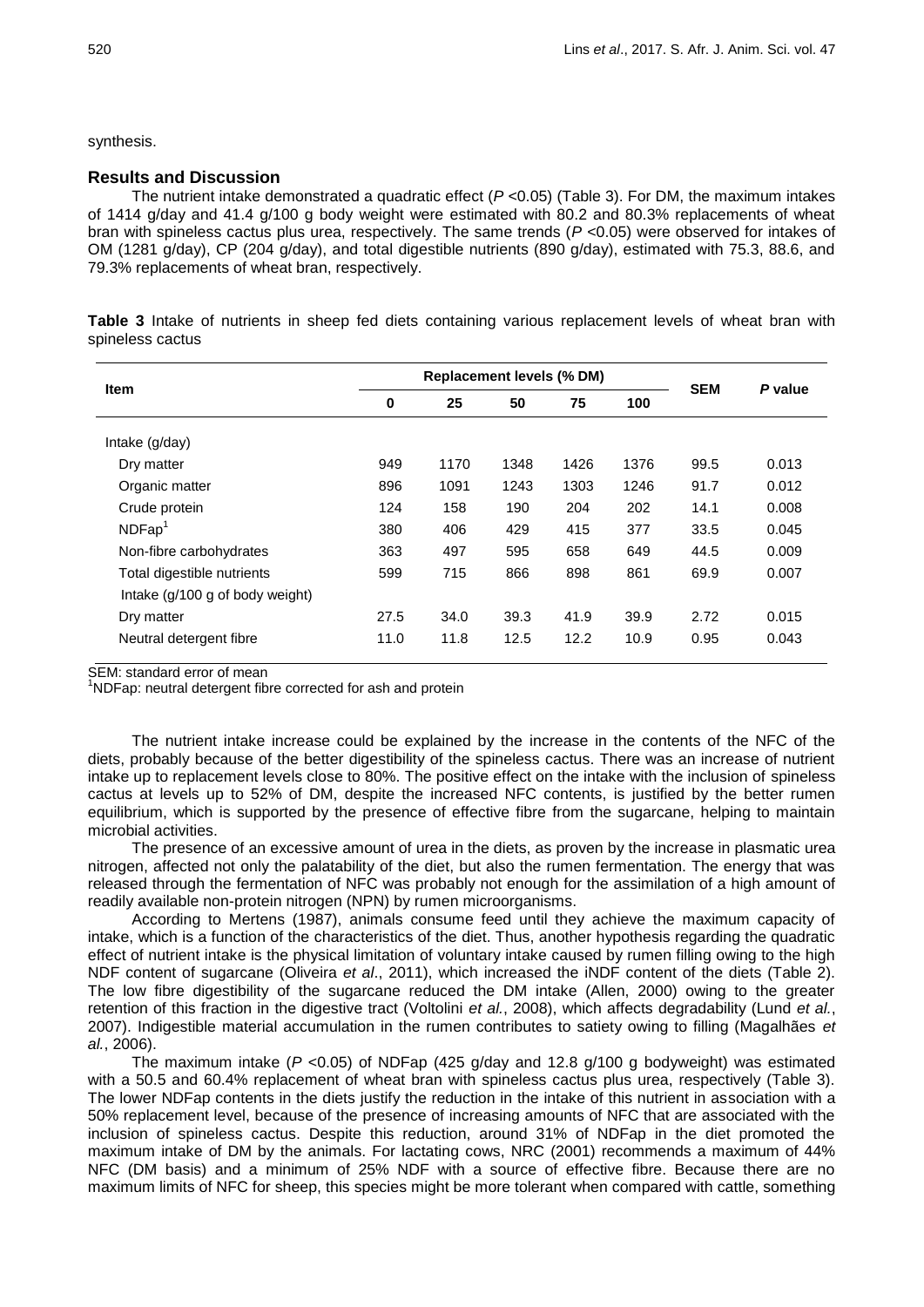that may be related to the feeding habits of the animals.

Feeding behaviour was not altered ( $P > 0.05$ ) by the replacement of wheat bran with spineless cactus plus urea (Table 4). The average times of feeding, rumination, and resting were 322, 499, and 618 min/day, respectively. Except for the efficiency of the rumination of DM, which increased linearly (*P* <0.05), the feed efficiency of the DM and the rumination efficiency of the NDF were not affected by the diets, with average values of 247 and 50 g/h, respectively.

**Table 4** Feeding behaviour of sheep fed diets containing various replacement levels of wheat bran with spineless cactus

| <b>Item</b>                     |     | <b>Replacement levels (% DM)</b> |     |     |     |            |         |
|---------------------------------|-----|----------------------------------|-----|-----|-----|------------|---------|
|                                 | 0   | 25                               | 50  | 75  | 100 | <b>SEM</b> | P value |
| Feeding time (min/day)          | 308 | 306                              | 290 | 316 | 392 | 0.555      | 0.076   |
| Rumination time (min/day)       | 546 | 510                              | 468 | 518 | 454 | 0.595      | 0.305   |
| Resting time (min/day)          | 586 | 624                              | 682 | 606 | 594 | 0.728      | 0.359   |
| Feed efficiency (g DM/h)        | 190 | 223                              | 320 | 280 | 222 | 0.047      | 0.085   |
| Rumination efficiency (q DM/h)  | 110 | 140                              | 180 | 170 | 190 | 0.019      | 0.001   |
| Rumination efficiency (q NDF/h) | 40  | 50                               | 60  | 50  | 50  | 0.007      | 0.385   |

SEM: standard error of mean

According to Welch & Smith (1971), rumination activity is strongly stimulated by the presence of fibre material in the rumen. It can be inferred that the increase in the rumination efficiency of the DM was owing to the increased inclusion rate of spineless cactus, because masticatory activity is a response to fibre effectiveness (Colenbrande *et al.*, 1991). Thus, when a more fibrous feed is exchanged, as in the replacement of wheat bran (43.4% of NDFap) by spineless cactus (23.2% of NDFap), there is a decrease in the masticatory time owing to the lack of the effective NDF of the spineless cactus.

A quadratic effect (*P* <0.05) was observed for the ingested and absorbed nitrogen values, with maximum amounts estimated at 33.2 and 28.4 g/day for the replacement levels of 92.7 and 98% respectively (Table 5). Experimental diets were formulated on an isoprotein basis (Table 2). However, the presence of NPN from urea instead of true protein may explain the higher values in the diets with higher replacement levels. Because of the replacement of the true protein of wheat bran by urea, it can be inferred that there was an increase in rumen degradable protein (RDP), which is probably because of the increase in the ammonia concentration of the rumen (Bach *et al.*, 2005).

Replacement of wheat bran with spineless cactus did not alter  $(P > 0.05)$  the nitrogen loss from faeces, with an average value of 4.55 g/day (Table 5), which is probably due to the greater use of rumen  $NH<sub>3</sub>-N$  by bacteria. However, there was a quadratic effect on nitrogen loss from urine representing approximately 19.7% of the ingested nitrogen in the diets with spineless cactus plus urea. The maximum nitrogen loss from urine (6.21 g/day) was estimated with a 70.3% replacement of wheat bran.

When the rumen degradation rate of protein exceeds the degradation rate of carbohydrates there is an increase of nitrogen excretion and urea production. The excess ammonia that is produced in the rumen is absorbed by the rumen wall and converted to urea in the liver. The excretion of urea in urine represents a higher energy cost for the animal (Nocek & Russell, 1988). This process uses 12 kcal/g N (Van Soest, 1994) or 1 ATP/molecule of produced urea, resulting in a reduction of the energy that is available for microbial protein synthesis (Bach *et al*., 2005).

The replacement of wheat bran with spineless cactus plus urea did not alter the concentration of retained nitrogen, which represented 78% of absorbed nitrogen (Table 5). However, for the retained nitrogen in relation to the ingested nitrogen, there was an increase of 0.07% for every 1% increase in the replacement levels due to the fast urea degradation in the rumen environment.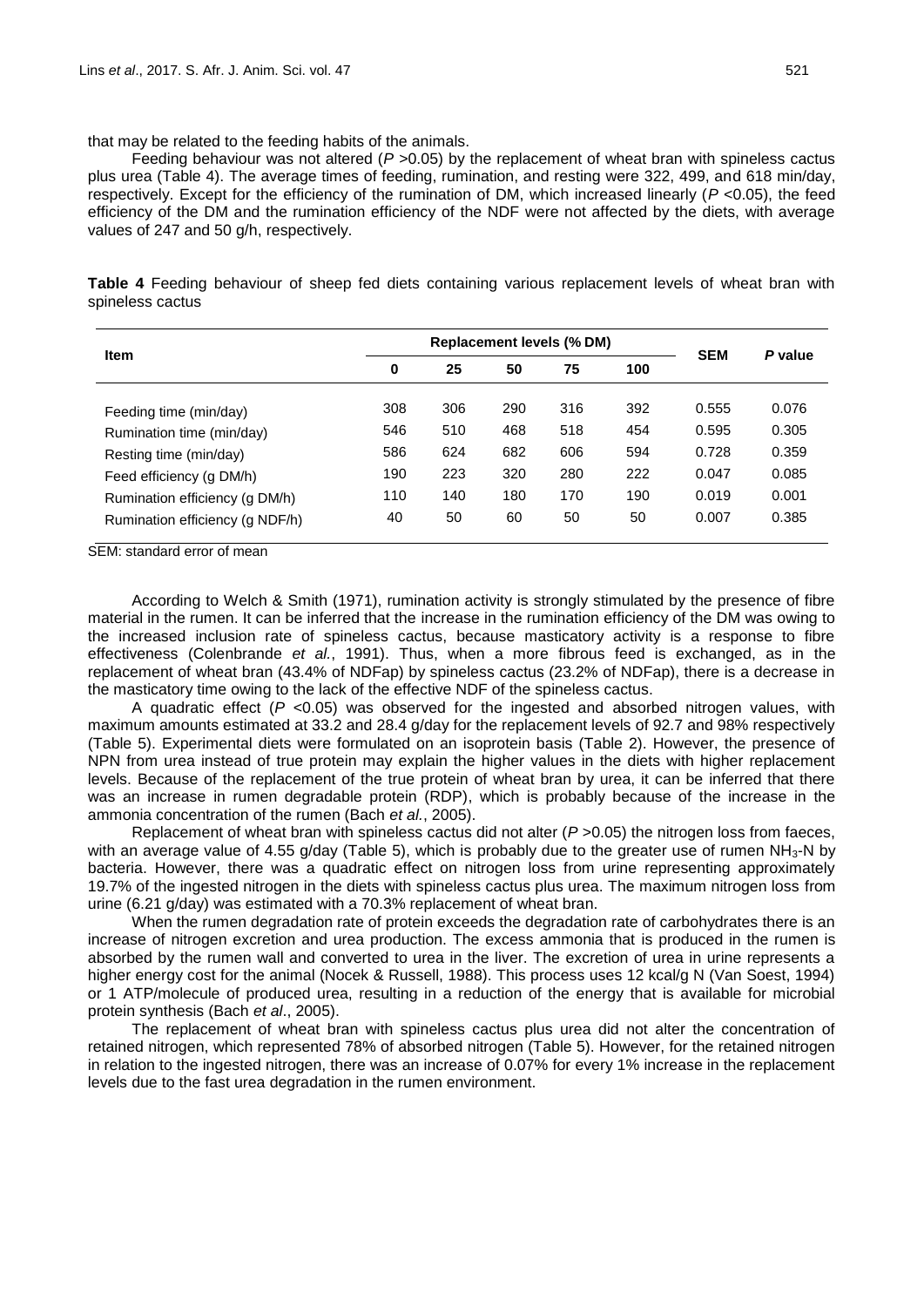| 0    | 25   | 50   | 75   | 100                              |      | P value    |
|------|------|------|------|----------------------------------|------|------------|
| 19.8 | 25.3 | 30.3 | 32.7 | 32.3                             | 2.26 | 0.009      |
| 15.5 | 20.3 | 25.6 | 27.9 | 28.2                             | 1.84 | 0.006      |
| 4.30 | 4.99 | 4.74 | 4.72 | 4.01                             | 0.54 | 0.375      |
| 3.23 | 5.20 | 5.68 | 6.84 | 6.06                             | 0.95 | 0.002      |
| 80.9 | 72.3 | 78.0 | 75.9 | 78.8                             | 0.01 | 0.287      |
| 63.6 | 58.0 | 66.3 | 65.1 | 69.0                             | 0.04 | < 0.001    |
| 12.2 | 15.1 | 19.9 | 21.1 | 22.2                             | 1.58 | < 0.001    |
| 0.96 | 1.20 | 1.58 | 1.67 | 1.76                             | 0.13 | < 0.001    |
| 76.3 | 75.3 | 78.5 | 98.3 | 90.1                             | 6.91 | 0.005      |
|      |      |      |      | <b>Replacement levels (% DM)</b> |      | <b>SEM</b> |

**Table 5** Nitrogen balance of sheep fed diets containing various replacement levels of wheat bran with spineless cactus

SEM: standard error of the mean. <sup>1</sup>PUN: plasma urea nitrogen.

There was an increase of 0.10 g/day in the nitrogen retention for every 1% replacement of wheat bran with spineless cactus plus urea (Table 5). Independent of the replacement levels, there was no negative nitrogen retention, indicating that protein intake was adequate for the protein requirements of the sheep. A higher nitrogen retention was observed with the total replacement of wheat bran for the diet containing 49.2% of spineless cactus and 3.94% urea.

The plasmatic concentration of PUN increased by 0.20 mg/dL for every 1% replacement of wheat bran with spineless cactus plus urea (Table 5). The average values observed for PUN (75.3–98.3 mg/dL) were above the physiologic levels considered normal (24–60 mg/dL) by González & Silva (2006). According to Butler (1998), the plasmatic concentration of urea nitrogen in ruminants is related to protein intake, and is used to verify the nutritional protein status of animals. In this study, there was probably an imbalance between RDP/RUP and the energy of the diet owing to excess urea (González *et al*., 2000), promoting a greater accumulation of ammonia in the rumen.

The replacement of nitrogen from wheat bran by NPN from urea, a product more soluble in the rumen, contributed to increasing PUN in the sheep (Table 5). Despite the gradual increase in PUN, intoxication was not recorded in the animals that received up to 39.4 g urea/kg. However, above 31.6 g/kg of supplied urea, there was a reduction in DM intake (with 80% replacement).

The excretion of purine derivatives presented a quadratic effect  $(P < 0.05)$  (Table 6), except for uric acid, which increased linearly by 0.10 mmol/day for every 1% level of replacement. The maximum excretions of allantoin (18.3 mmol/day) and xanthine + hypoxanthine (1.88 mmol/day) were estimated with 43.8% and 45.7% replacements of wheat bran, respectively. The maximum excretion of the total (21.3 mmol/day) and absorbed purines (25.3 mmol/day) were estimated for the replacement levels of 45.6% and 45.64% respectively. Maximum microbial nitrogen production of 15.9 g/day and microbial protein synthesis of 99.4 g/day were estimated for 45.8 and 45.7% replacements of wheat bran.

When crude protein intake increases, there is an increase in the urinary excretion of purine derivatives, indicating a greater duodenal flow of microbial proteins (Balcells *et al*., 1991).

At above 46% replacement of wheat bran, there was a reduction in microbial protein synthesis. This result could be explained by the greater amount of urea that was added to the diets (Table 2). Besides limiting the DM intake of the diets (Table 3) owing to fast rumen degradation, this caused an imbalance in the energy/nitrogen ratio (Table 5) that was available for the microorganisms. Therefore, the microorganisms could not use the total amount of ammonia that was available in the rumen, increasing nitrogen loss and decreasing microbial protein synthesis, and consequently decreasing the N flow to the duodenum.

The smaller microbial protein production with the replacement of 100% of wheat bran could be explained by the presence of low ruminal digestibility of fibre of sugarcane, resulting in lower energy available for rumen bacterias. This was observed by Pires *et al.* (2008), who reported a lower microbial CP flow in diets containing 100% sugarcane, indicating less efficient fermentation. According to these authors, a lower passage rate of sugarcane could contribute to lower microbial CP production. According to Russell *et al.* (1992), a lower rumen turnover indicates that the energy demand is greater, resulting in slower microorganism growth.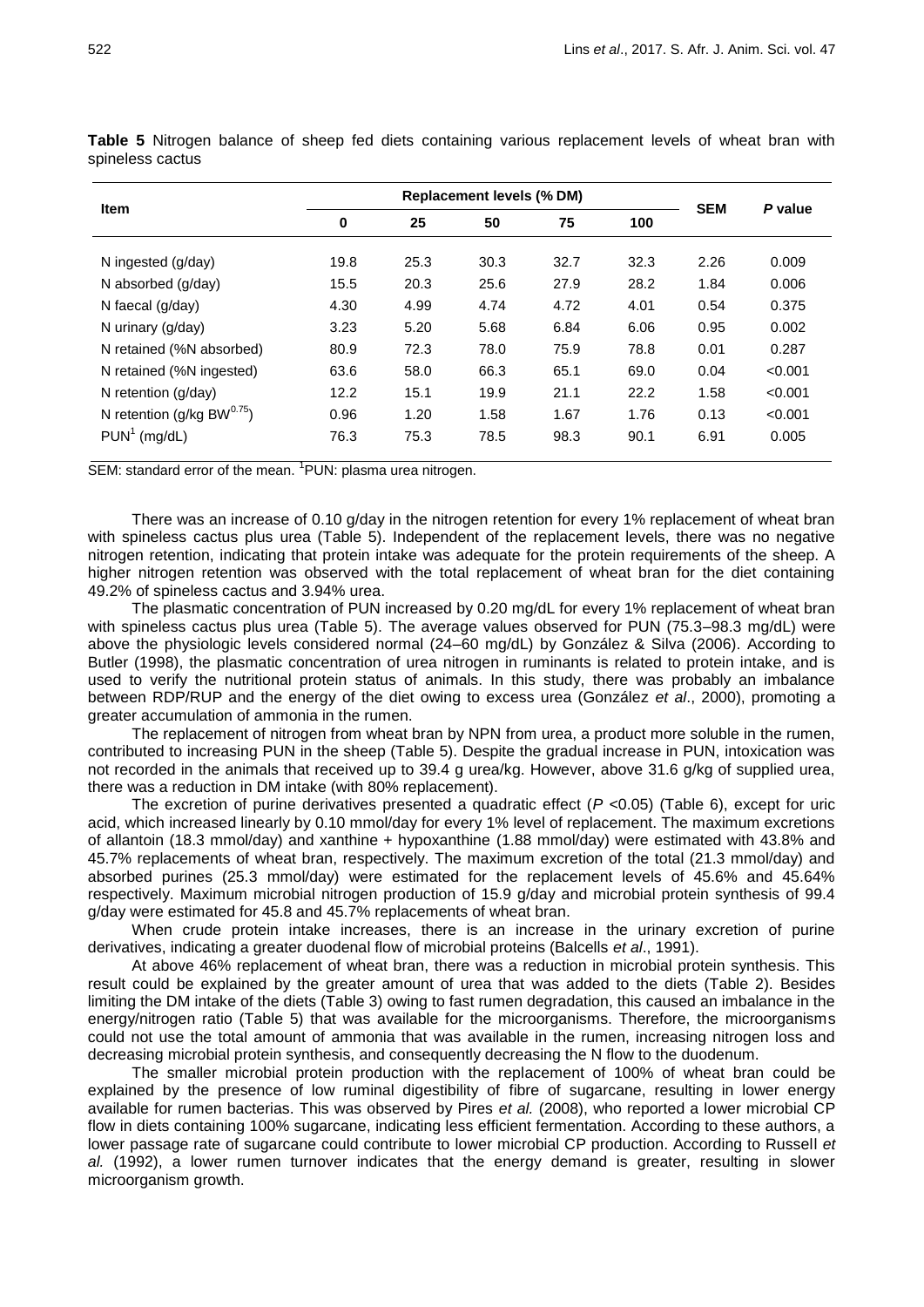| <b>Item</b>                           | <b>Replacement levels (% DM)</b> |      |      |      |      |            |         |
|---------------------------------------|----------------------------------|------|------|------|------|------------|---------|
|                                       | 0                                | 25   | 50   | 75   | 100  | <b>SEM</b> | P value |
| Purine derivatives (mmol/day)         |                                  |      |      |      |      |            |         |
| Allantoin                             | 12.5                             | 18.8 | 16.3 | 16.7 | 9.06 | 1.47       | < 0.001 |
| Uric acid                             | 0.45                             | 0.99 | 1.10 | 1.35 | 1.53 | 0.09       | < 0.001 |
| Xanthine + hypoxanthine               | 1.56                             | 1.65 | 1.86 | 1.88 | 1.24 | 0.11       | 0.001   |
| Total purine derivatives              | 14.5                             | 21.4 | 19.3 | 19.9 | 11.8 | 1.54       | 0.001   |
| Microbial purines absorbed (mmol/day) | 19.4                             | 25.3 | 23.5 | 24.0 | 17.1 | 1.41       | 0.001   |
| Microbial N supply (g/day)            | 12.2                             | 15.8 | 14.8 | 15.1 | 10.8 | 0.89       | 0.001   |

Microbial protein (g/day) 76.3 98.7 92.5 94.5 67.5 5.57 0.001

) 117 130 98.7 97.1 70.8 8.91 <0.001

**Table 6** Urinary purine derivatives and microbial protein synthesis of sheep fed diets containing various replacement levels of wheat bran with spineless cactus

SEM: standard error of mean

 $\mathsf{EMNS}^1$  (g/100g TDN $^2$ 

<sup>1</sup>EMNS: efficiency of microbial protein supply

<sup>2</sup>TDN: total digestible nutrients

The efficiency of microbial protein synthesis was reduced linearly by approximately 0.50 g for each 100 g TDN (Table 6). According to NRC (2001), an increase in the microbial protein synthesis depends on the availability of carbohydrates and nitrogen in the rumen. However, the efficiency of microbial growth, according to Nocek & Russell (1988), depends on the energy partition for maintenance and growth. Thus, microbial growth is maximized by synchronization between the availability of fermentable energy and rumen degradable nitrogen (Russell *et al*., 1992). Therefore, in this study, it is possible that the fibre content of sugarcane in particular increased the iNDF in the diets (Table 2). This may have limited TDN intake, causing lower microbial efficiency.

Del Razo *et al.* (2015) and Einkamerer et al. (2009) suggested that spineless cactus could replace the roughage proportion in diets. Nevertheless, the present study showed that spineless cactus could replace a significant part of concentrate feedstuff as wheat bran. This becomes crucial for semi-arid regions once this input cannot be produced, necessitating its importation from other areas and consequent high prices. The total cost per kilo DM according to current prices was estimated at (U\$/kg DM) 0.29; 0.23; 0.21; 0.19, and 0.18 for replacement of 0%, 25%, 50%, 75%, and 100%, respectively.

# **Conclusions**

Spineless cactus plus urea is a useful alternative feed option in semi-arid regions during the shortage of feed and water in prolonged drought. This study proved that spineless cactus could replace up to 80% of wheat bran in sugarcane-based diets for sheep, promoting a higher intake of DM and TDN, and consequently could reduce dependence on feed concentrates and the feeding costs.

### **Authors' Contributions**

SEBL was responsible for execution of experiment, laboratorial analysis, paper edition and final corrections. RAP, JMSC, JLS and JCCC contributed to paper edition and final corrections. MAF was responsible for supervision of project, experiment conception, supervision of project, statistical analysis and paper edition. JABAS, SAS and TTBM contributed to execution of experiment and laboratorial analysis.

### **Conflict of Interest Declaration**

The authors wish to confirm that there are no known conflicts of interest associated with this publication and there has been no significant financial support for this work.

### **References**

Allen, M.S., 2000. Effects of diet on short-term regulation of feed intake by lactating dairy cattle. J. Anim. Sci. 83, 1598- 1624.

AOAC, 1990. Official methods of analysis (15th ed.). Association of Official Analytical Chemists, Inc., Arlington, Virginia,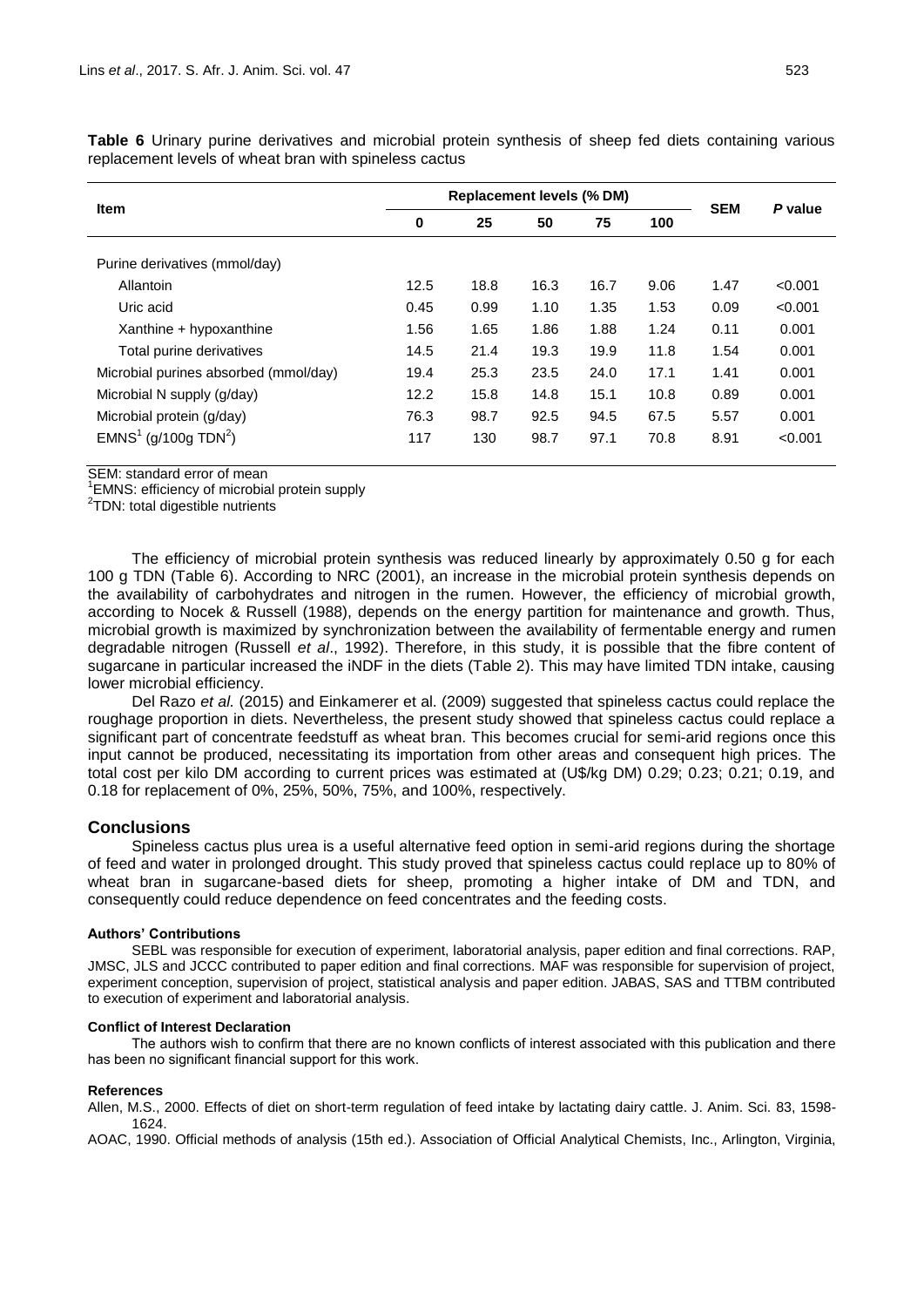USA.

Bach, A., Calsamiglia, S. & Stern, M.D., 2005. Nitrogen metabolism in the rumen. J. Dairy Sci. 88, 9-21.

- Balcells, J., Guada, J.A., Castrillo, C. & Gasa, J., 1991. Urinary excretion of allantoin and allantoin precursors by sheep after different rates of purine infusion into the duodenum. J. Agric. Sci. 116, 309-317.
- Bastos, M.P.V., Carvalho, G.G.P., Pires, A.J.V., Silva, R.R., Eustáquio, Filho A., Santos, E.J., Chagas, D.M.T., Barroso, D.S. & Abreu Filho, G., 2014. Ingestive behaviour and nitrogen balance of confined Santa Ines lambs fed diets containing soyabean hulls. Asian-Austr. J. Anim. Sci. 27, 24-29.
- Ben Salem, H. & Smith, T., 2008. Feeding strategies to increase small ruminant production in dry environments. Small Rumin. Res. 77, 174-194.
- Bürger, P.J., Pereira, J.C., Queiroz, A.C.D., Silva, J.F.C., Valadares Filho, S.C., Cecon, P.R. & Casali, A.D.P., 2000. Ingestive behavior in Holstein calves fed diets with different concentrate levels. Rev. Bras. Zootec. 29, 236-242.
- Butler, W.R., 1998. Symposium: Optimizing protein nutrition for reproduction and lactation. J. Dairy Sci. 81, 2533-2539.
- Del Razo, O.E., Almaraz, I., Espinosa, V., Soriano, R., Miranda, L.A., Arias, L., Guan, L., Buendía, G. & Pelaez, A. 2015. Comparative analysis of the in vitro fermentation of wasted cladodes (*Opuntia* spp.), lucerne and oat hays. S. Afr. J. Anim. Sci. 45, 470-475.
- Einkamerer, O.B., Waal, H.O. de, Combrinck, W.J. & Fair, M.D. 2009. Feed utilization and growth of Dorper wethers on *Opuntia*-based diets. S. Afr. J. Anim. Sci. 39, 53-57.
- Chen, X.B. & Gomes, M.J., 1992. Estimation of microbial protein supply to sheep and cattle based on urinary excretion of purine derivatives – an overview of technical details. In: International Feed Research Unit. Rowett Research Institute, Aberdeen. pp. 21.

Colenbrande, V.F., Noller, C.H. & Grant, R.J., 1991. Effect of fiber content and particle size of alfalfa silage on performance and chewing behavior. J. Dairy Sci. 74, 2681-2681.

- Ferreira, M.A., Pessoa, R.A.S., Silva, F.M. & Bispo, S.V., 2011. Palma forrageira e ureia na alimentação de vacas leiteiras. EDUFRPE, Recife, Brasil. 40 pp. (in Portuguese).
- González, F.H.D., Barcellos, J.O., Ospina, H. & Ribeiro, L.A.O., 2000. Perfil Metabólico em ruminantes: seu uso em nutrição e doenças nutricionais. Gráfica da Universidade Federal do Rio Grande do Sul, Porto Alegre, Brasil. 108 pp. (in Portuguese).
- González, F.H.D. & Silva, S.C., 2006. Introdução à Bioquímica Clínica Veterinária. 2nd ed. UFRGS: Porto Alegre, Brasil. 364pp. (in Portuguese).
- Hall, M.B., 2000. Calculation of non-structural carbohydrate content of feeds that contain non-protein nitrogen. Bull., University of Florida, Florida. No. 339, pp. A-25.
- Licitra, G., Hernandez, T.M. & Van Soest, P.J., 1996. Standardization of procedures for nitrogen fractionation of ruminant feeds. Anim. Feed Sci. Technol*.* 57, 347–358.
- Lund, P., Weisbjerg, M.R. & Hvelplund, T., 2007. Digestible NDF is selectively retained in the rumen of dairy compared to indigestible NDF. Anim. Feed Sci. Technol. 134, 1-17.
- Magalhães, A.L.R., Campos, J.M.S., Cabral, L.S., Mello, R., Freitas, J.A., Torres, R.A., Valadares Filho, S.C. & Assis, A.J., 2006. Effects of replacing corn silage with sugarcane on production and ruminal metabolism of lactating dairy cows. Rev. Bras. Zootec. 35, 591-599. (in Portuguese, English abstract).
- Menezes, G.C.C., Valadares Filho, S.C., Magalhães, F.A., Valadares, R.F.D., Mariz, L.D., Detmann, E., Pereira, O.G. & Leão, M.I., 2011. Total and partial digestibility, rates of ingestion obtained with rumen evacuation and microbial protein synthesis in bovines fed fresh or ensiled sugar cane and corn silage. Rev. Bras. Zootec. 40, 1105-1113.
- Mertens, D.R., 1987. Predicting intake and digestibility using mathematical models of ruminal function. J. Dairy Sci. 64, 1548-1558.
- Mertens, D.R., 2002. Gravimetric determination of amylase-treated neutral detergent fiber in feeds with refluxing in beakers or crucibles: collaborative study. J. AOAC Int. 85, 1217–1240.
- Monteiro, C.C.F., Melo, A.A.S., Ferreira, M.A., Campos, J.M.S., Souza, J.S.R., Silva, E.T.S., Andrade, R.P.X. & Silva, E.C., 2014. Replacement of wheat bran with spineless cactus (*Opuntia ficus indica* Mill cv Gigante) and urea in the diets of Holstein x Gyr heifers. Trop. Anim. Health Prod. 46, 1149-1154.
- NRC, 2001. Nutrient requirements of dairy cattle (7th ed.). National Academy Press, Washington D.C., USA.
- Nefzaoui, A. & Ben Salem, H., 2002. Forage, fodder, and animal nutrition. In: Cacti: Biology and Uses. Ed: Nobel, P.S. & Park, S., University of California Press, Berkeley and Los Angeles, CA. pp. 199-210.
- Nobel, P.S., 2001. Ecophysiology of *Opuntia ficus indica*. In: Cactus (*Opuntia* spp.) as forage. Edited by C. Mondragón-Jacobo & S. Pérez-González, S. Food and Agriculture Organization of the United Nations, Rome.
- Nocek, J.E. & Russell, J.B. 1988. Protein and energy as an integrated system. Relationship of ruminal protein and carbohydrate availability to microbial synthesis and milk production. J. Dairy Sci. 71, 2070-2107.
- Oliveira, A.S., Detmann, E., Campos, J.M.S., Pina, D.S., Souza, S.M. & Costa, M.G., 2011. Meta-analysis of the impact of neutral detergent fiber on intake, digestibility and performance of lactating dairy cows. Rev. Bras. Zootec. 40, 1587-1595. (in Portuguese, English abstract)
- Pires, A.V., Susin, I.M., Santos, F.A.P., Mendes, C.Q., Oliveira, R.C., Fernandes, J.J.R. & Simas, J.M.C., 2008. Effect of starch sources and processing on performance and nitrogen metabolism in lactating Holstein cows. Rev. Bras. Zootec. 37, 1456-1462. (in Portuguese, English abstract)
- Russell, J.B., O'Connor, J.D., Fox, D.G., Van Soest, P.J. & Sniffen, C.J., 1992. A net carbohydrate and protein system for evaluating cattle diets I. Ruminal fermentation. J. Anim. Sci. 70, 3551.
- SAS, 2013. Statistical AnalysIs System user's guide (Version 9.4). SAS Institute Inc., Cary, North Carolina, USA.
- Storry, J.E. & Sutton, J.D., 1969. The effect of change from low-roughage to high-roughage diets on rumin fermentation, blood composition and milk fat secretion in the cow. Brit. J. Nutr. 23, 511-521.